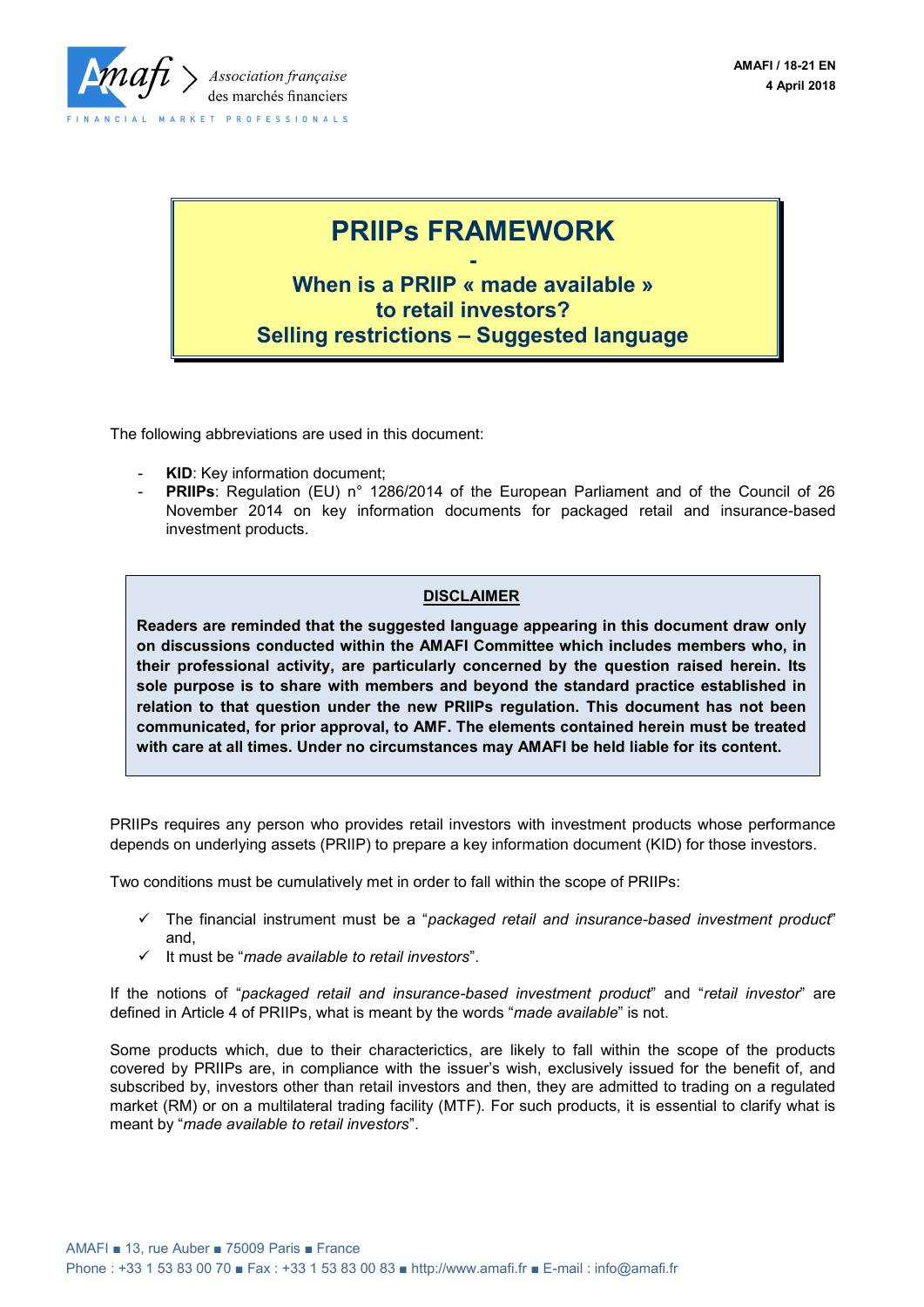

Indeed, the question, in that case, is to determine whether the mere fact that such products are admitted to trading on a RM or a MTF, in spite of the fact that they are issued solely for the benefit of investors other than retail investors and subscribed exclusively by such investors (other than retail investors), may lead to the conclusion that these products are "*made available*" to retail investors and as a result, fall within the scope of PRIIPs.

It must be considered - no detailed analysis of the applicable regulations being necessary for that purpose - that the European Supervisory Authorities (ESAs) have given a clear answer to that question in a Questions & Answers (Q&A) Document on the PRIIPs KID<sup>1</sup>. Here are the relevant Question and Answer.

#### *2. Is a KID always required when an investment product is listed on a regulated market?*

*A manufacturer is not required to draw up a KID for a product listed on a regulated market when they have defined the product as meant only for non-retail investors.*

This "Question and Answer" confirms, without any ambiguity, that as soon as it can be established that the product concerned was conceived exclusively for the benefit of investors other than retail investors, the fact that the product is admitted to trading on a regulated market is not sufficient to make such product fall within the scope of PRIIPs and make its producer (the issuer) subject ot the obligation to establish a KID. It should be noted that the above Answer from the ESAs concerns the impact of the admission to trading on a regulated market. It is nevertheless reasonable to consider that this Answer would even more so stand in the case of a listing on a MTF.

This is precisely the case of the products mentioned above which are issued solely for the benefit of, and subscribed exclusively, in the context of private placement, by qualified investors, *i.e.* investors other than retail investors.

For issuers to be able to demonstrate that the issuance of such products fits in the context envisaged by the ESAs in the Question and Answer referred to above, AMAFI suggests in two Annexes to this document some language containing selling restrictions to be inserted in three documents used in the offer process relating to such products, *i.e*.:

- The offer documentation (**Annex 1**)
- The Euronext notice2 (**Annex 2**)

l

The Euroclear France notice3 (**Annex 2**).

 $\Omega$   $\Omega$   $\Omega$ 

<sup>1</sup>*Questions and answers (Q&A) on the PRIIPs KID - 20.11.2017 / JC201749 (see question 2, p.4).*

<sup>&</sup>lt;sup>2</sup> For the RM of Euronext Paris, Article 6.3 (6303) of the Euronext Rule Book (Book I: Harmonised rules) refers to the notice issued by the Relevant Euronext Market Undertaking in relation to the date on which the admission to listing of Securities shall become effective, the Market of Reference, any conditions and other particulars in respect of the admission to listing of the relevant Securities. For Euronext Access (Paris), Article 2.7 of the Euronext Access Rules refers to the notice of admission published by Euronext before the date planned for the first trading, containing certain information on the profile of the company, the calendar and the characteristics of the operation as well as technical informatkion necessary to the trading.

 $3$  Information issued by an issuer in relation to a financial operation which is circulated by Euroclear France to its affiliates at the issuer's request.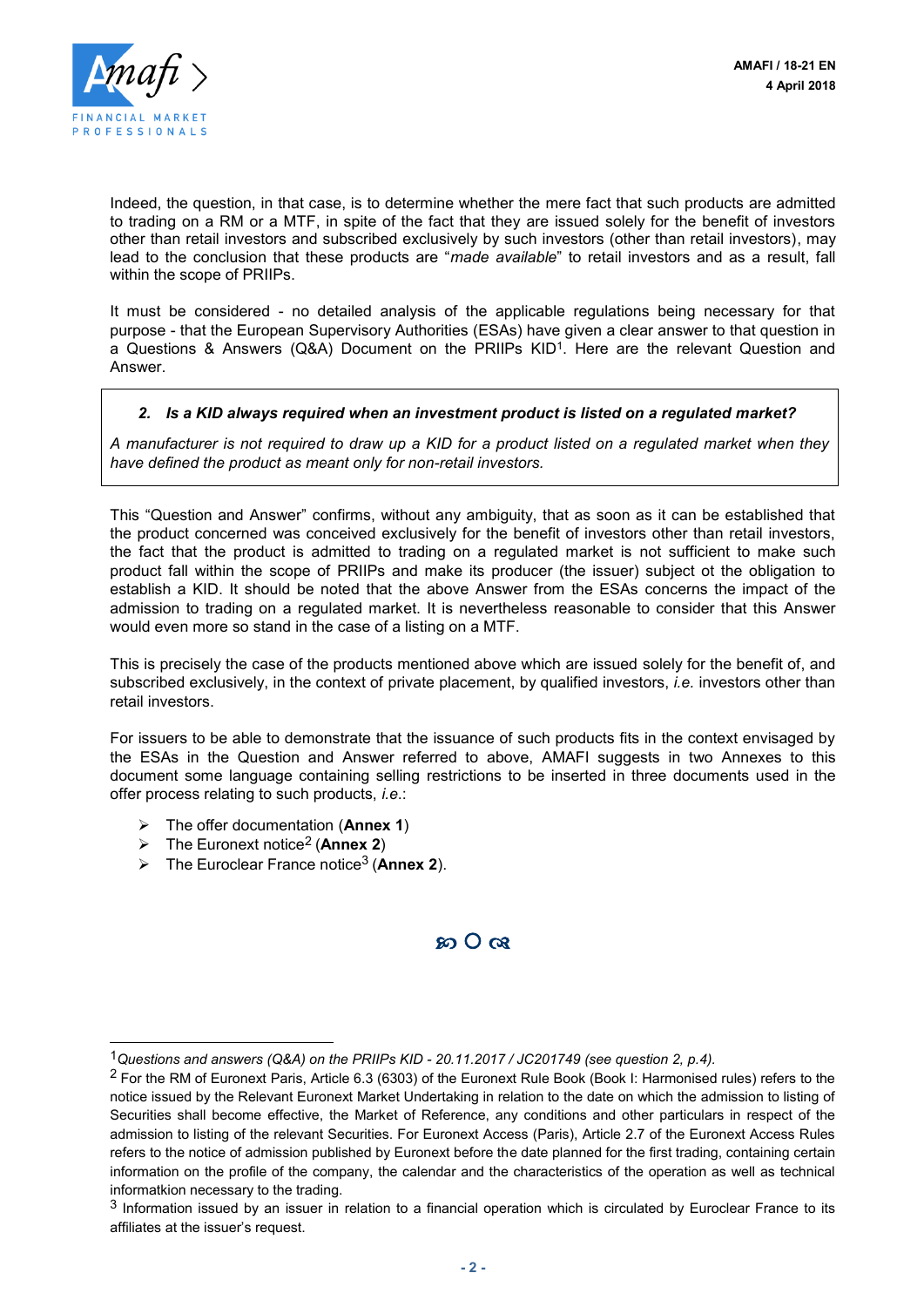

## **Annex 1**

## **Suggested language containing selling restrictions to be inserted in the offer documentation**

### **Warning**

l

*The Bonds<sup>4</sup> may not be offered or sold or otherwise made available to retail investors (no Key Information Document under PRIIPS Regulation will be prepared).*

#### **Prohibition of sales to European Economic Area retail investors**

No action has been undertaken or will be undertaken to make available any Bonds to any retail investor in the European Economic Area. For the purposes of this provision:

- (a) The expression "retail investor" means a person who is one (or more) of the following:
	- (i) a retail client as defined in point (11) of Article 4(1) of Directive 2014/65/EU (as amended, *"MiFID II");* or
	- (ii) a customer within the meaning of Directive 2002/92/EC (as amended, the "*Insurance Mediation Directive*"), where that customer would not qualify as a professional client as defined in point (10) of Article 4(1) of MiFID II; or
	- (iii) a person who is not a "*qualified investor*" as defined in the Prospectus Directive 2003/71/EC;

(b) The expression "*offer*" includes the communication in any form and by any means of sufficient information on the terms of the offer and the Bonds to be offered so as to enable an investor to decide to purchase or subscribe the Bonds.

Consequently no Key Information Document required by Regulation (EU) No 1286/2014 (as amended, the *"PRIIPs Regulation*") for offering or selling the Bonds or otherwise making them available to retail investors in the EEA has been prepared and therefore offering or selling the Bonds or otherwise making them available to any retail investor in the EEA may be unlawful under the PRIIPS Regulation.

<sup>4</sup> This defined term must correspond to that used in the offer documentation to define the financial instrument at stake. If another term is used, that term must be used in the suggested language appearing in this Annex.